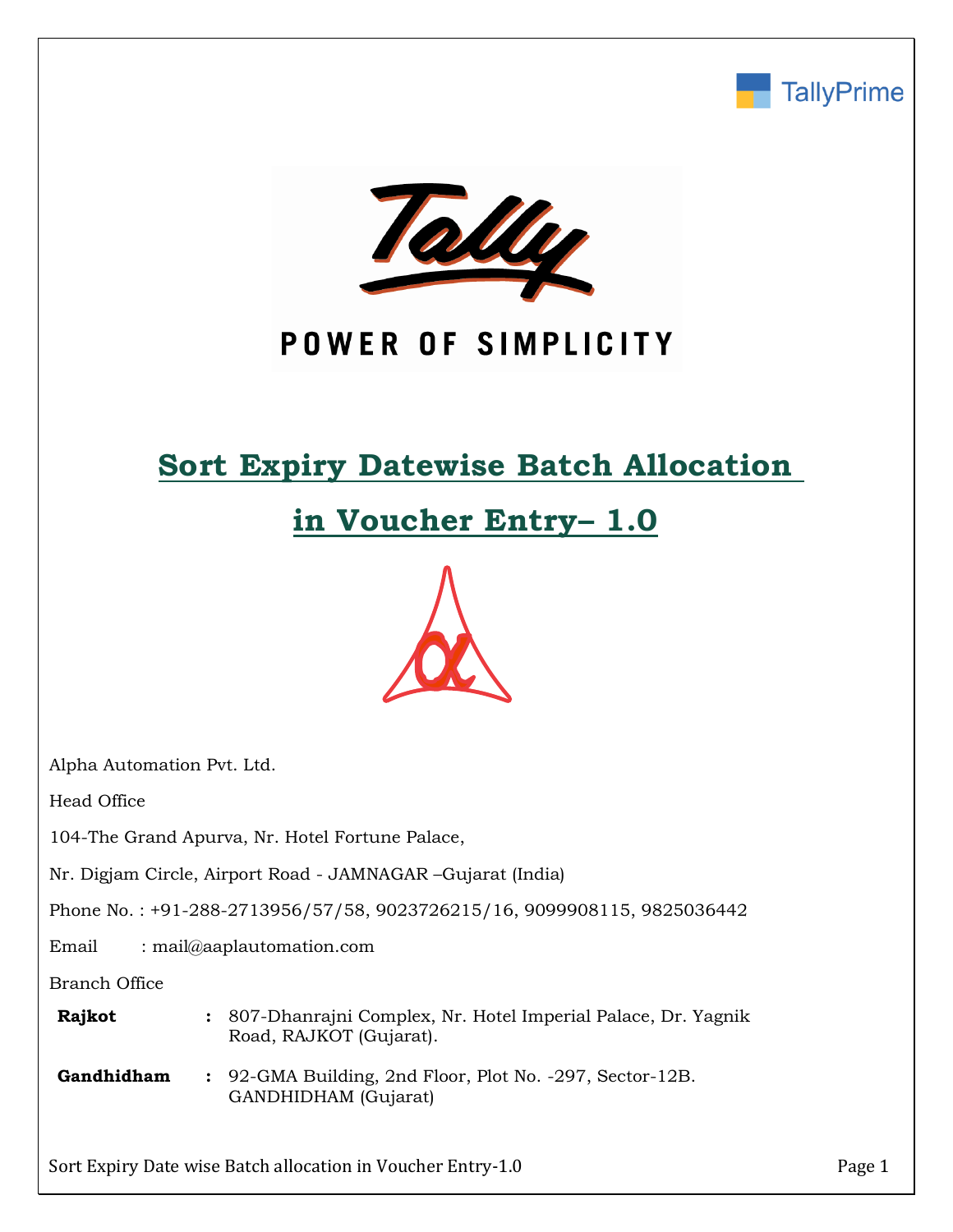

© 2020 Alpha Automation Pvt. Ltd. All rights reserved.

Tally, Tally 9, Tally9, Tally.ERP, Tally.ERP 9, Shoper, Shoper 9, Shoper POS, Shoper HO, Shoper 9 POS, Shoper 9 HO, Tally Developer, Tally. Server 9, Tally Developer, Tally. Developer 9, Tally.NET, Tally Development Environment, Tally Prime, TallyPrimeDeveloper, Tally Prime Server, Tally Extender, Tally Integrator, Tally Integrated Network, Tally Service Partner, Tally Academy & Power of Simplicity are either registered trademarks or trademarks of Tally Solutions Pvt. Ltd. in India and/or other countries. All other trademarks are properties of their respective owners.

Version: Alpha Automation Pvt. Ltd. /Sort Expiry Date wise Batch allocation in Voucher Entry/1.0/ March-2021

Sort Expiry Date wise Batch allocation in Voucher Entry-1.0 Page 2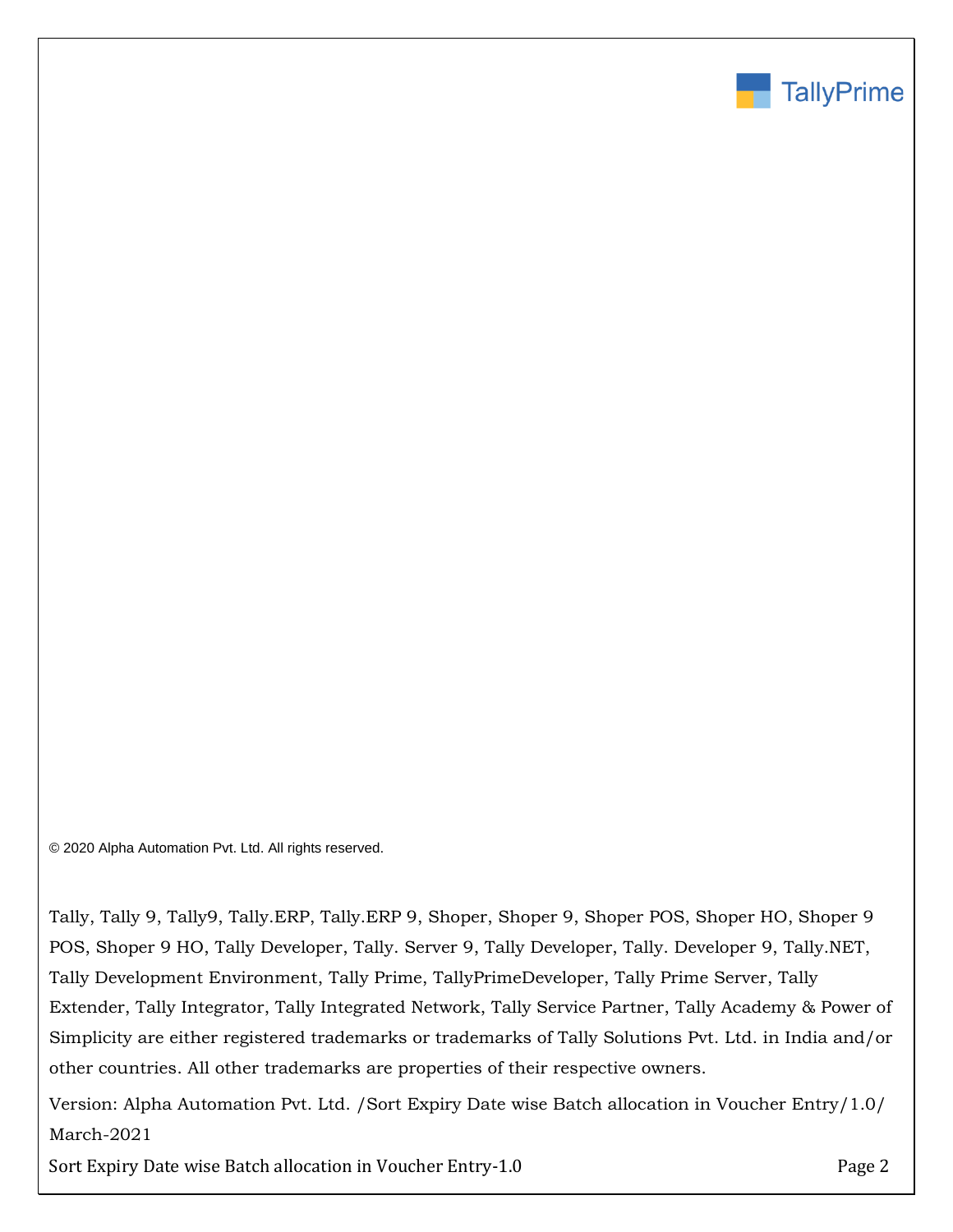

# **Sort Expiry Date wise Batch allocation in**

# **Voucher Entry– 1.0**

## **Introduction**

This add-on enables user to sort Expiry Date wise Pending Batch allocation in Voucher Entry. It helps to Select the batch which is going to expire early.

## **Benefits**

• If it very useful when Batch is to be allocated on FIFO Basis (Old Pending Batch need to be settled first) .

## **What's New?**

• Compatible with TallyPrime

### **Important!**

Take back up of your company data before activating the Add-on.

Once you try/purchase an Add-on, follow the steps below to configure the Add-on and use it.

### **Installation**

- 1. Copy the TCP file in TallyPrime Folder.
- 2. Gateway of Tally  $\rightarrow$  F1 (Help) $\rightarrow$  TDL & Add-on  $\rightarrow$  F4 (Manage Local TDL)  $\rightarrow$  Select Yes in Load TDL on Startup and give the file name of TCP File. After pressing the Enter Key will show TDL Status which should be as Loaded.

### **System requirements:**

No additional hardware / software infrastructure is required for executing and operation this applications module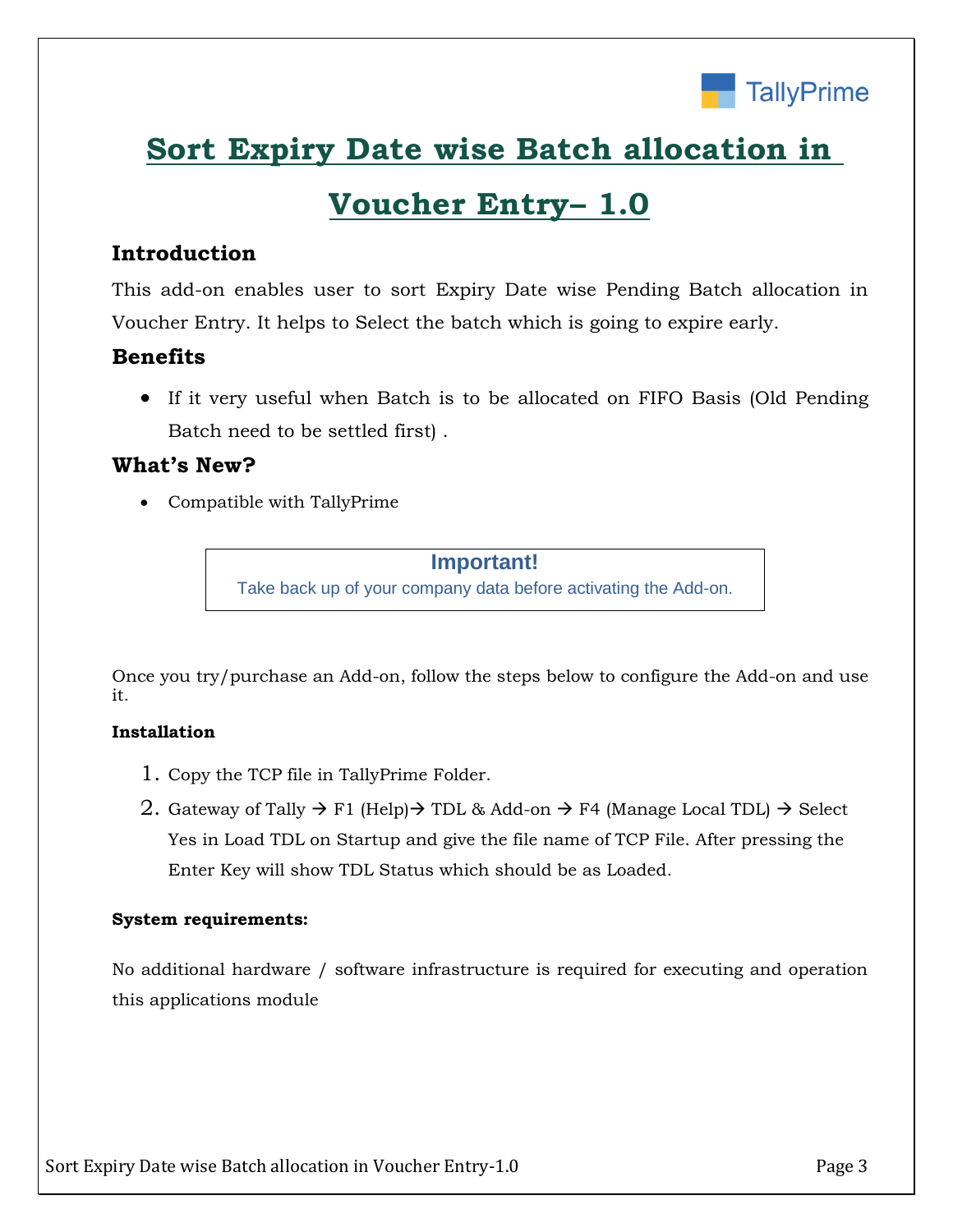

1. Activate the Add-on.

### *For TallyPrime Release 1.0*

Go to **Gateway of Tally** → **F1: Help** → **TDL & Add-On** → **F6: Add-On Features**. Alternatively, you may press **CTRL + ALT + T** from any menu to open TDL Management report and then press **F6: Add-On Features**

Set "Yes" to the options "**Sort Table of Pending Batches in Sales Vouchers (Ascending)?**"

**Add-On Features** 

Show Table of Pending Batches on Expirydate in Sales Vouchers (Ascending) ? Yes

Accept ?

Yes or No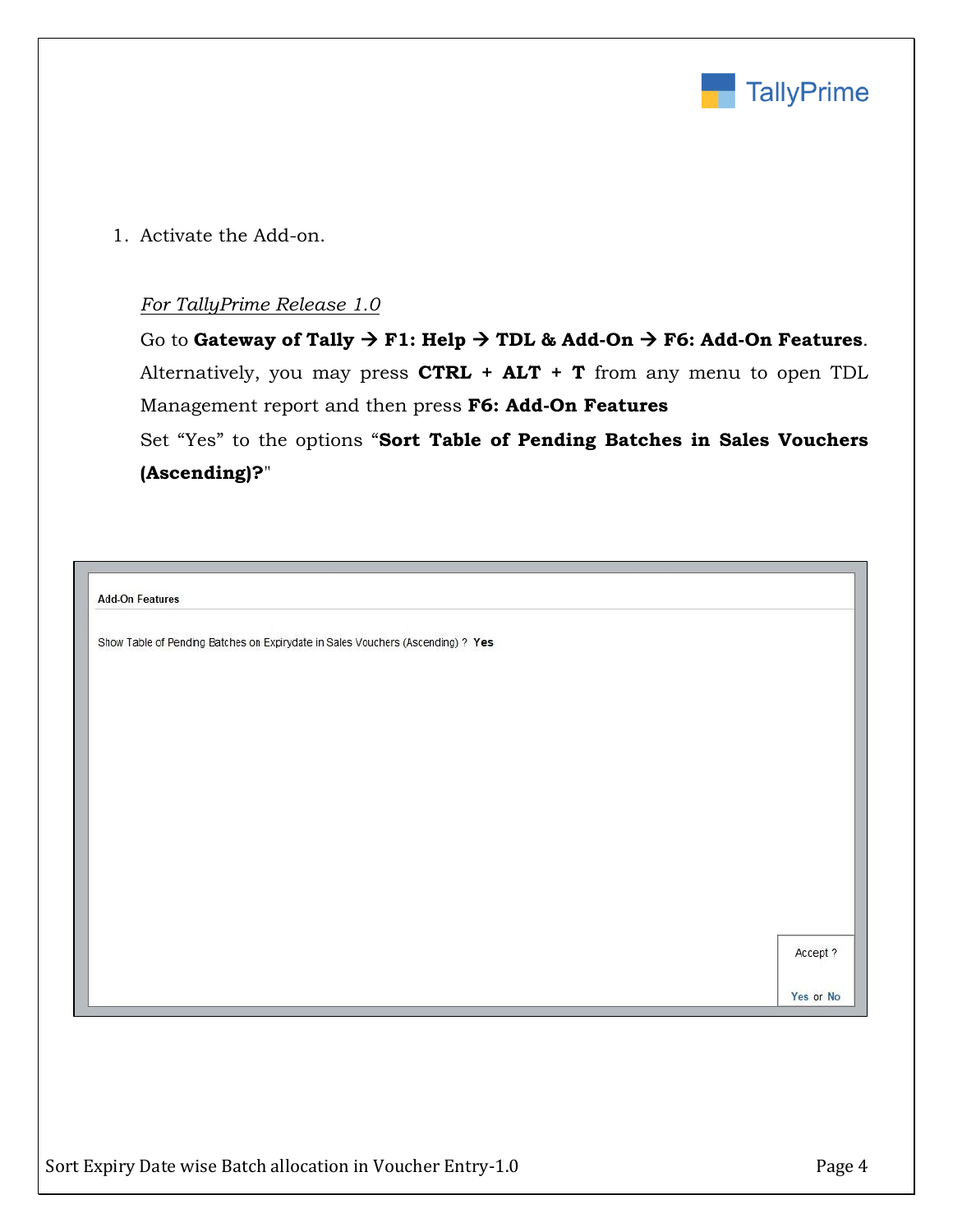

**Detailed User Guide:**

### **1. Go To Alter**➔ **Vouchers**➔ **Sales**

## **• Before Activation of Add-on :**

| na ma<br>Godown<br>Batch/Lot No.<br><b>List of Active Batches</b><br><b>Expiry Date</b><br>Mfg Dt.<br>Balance<br>Name<br>Expiry<br>Tracking No.: . Not Applicable Order<br><b>Vew Number</b><br><b>B201</b><br>Pune<br>20-Mar-21<br>2 Nos<br><b>B204</b><br>16-Mar-21<br>1 Nos<br>1 Nos<br><b>B205</b><br>25-Mar-21<br>1 Nos<br><b>B206</b><br>18-Mar-21<br><b>B207</b><br>23-Mar-21<br>1 Nos |       |
|-----------------------------------------------------------------------------------------------------------------------------------------------------------------------------------------------------------------------------------------------------------------------------------------------------------------------------------------------------------------------------------------------|-------|
|                                                                                                                                                                                                                                                                                                                                                                                               | mount |
|                                                                                                                                                                                                                                                                                                                                                                                               |       |
|                                                                                                                                                                                                                                                                                                                                                                                               |       |
|                                                                                                                                                                                                                                                                                                                                                                                               |       |
|                                                                                                                                                                                                                                                                                                                                                                                               |       |
|                                                                                                                                                                                                                                                                                                                                                                                               |       |
|                                                                                                                                                                                                                                                                                                                                                                                               |       |
|                                                                                                                                                                                                                                                                                                                                                                                               |       |
|                                                                                                                                                                                                                                                                                                                                                                                               |       |
|                                                                                                                                                                                                                                                                                                                                                                                               |       |
|                                                                                                                                                                                                                                                                                                                                                                                               |       |
|                                                                                                                                                                                                                                                                                                                                                                                               |       |
|                                                                                                                                                                                                                                                                                                                                                                                               |       |
|                                                                                                                                                                                                                                                                                                                                                                                               |       |
|                                                                                                                                                                                                                                                                                                                                                                                               |       |
|                                                                                                                                                                                                                                                                                                                                                                                               |       |
|                                                                                                                                                                                                                                                                                                                                                                                               |       |
|                                                                                                                                                                                                                                                                                                                                                                                               |       |
|                                                                                                                                                                                                                                                                                                                                                                                               |       |
|                                                                                                                                                                                                                                                                                                                                                                                               |       |
|                                                                                                                                                                                                                                                                                                                                                                                               |       |
|                                                                                                                                                                                                                                                                                                                                                                                               |       |
|                                                                                                                                                                                                                                                                                                                                                                                               |       |
|                                                                                                                                                                                                                                                                                                                                                                                               |       |
|                                                                                                                                                                                                                                                                                                                                                                                               |       |
|                                                                                                                                                                                                                                                                                                                                                                                               |       |
|                                                                                                                                                                                                                                                                                                                                                                                               |       |
|                                                                                                                                                                                                                                                                                                                                                                                               |       |
|                                                                                                                                                                                                                                                                                                                                                                                               |       |
|                                                                                                                                                                                                                                                                                                                                                                                               |       |
|                                                                                                                                                                                                                                                                                                                                                                                               |       |
|                                                                                                                                                                                                                                                                                                                                                                                               |       |
|                                                                                                                                                                                                                                                                                                                                                                                               |       |
|                                                                                                                                                                                                                                                                                                                                                                                               |       |
|                                                                                                                                                                                                                                                                                                                                                                                               |       |
|                                                                                                                                                                                                                                                                                                                                                                                               |       |
|                                                                                                                                                                                                                                                                                                                                                                                               |       |
|                                                                                                                                                                                                                                                                                                                                                                                               |       |
|                                                                                                                                                                                                                                                                                                                                                                                               |       |
|                                                                                                                                                                                                                                                                                                                                                                                               |       |
|                                                                                                                                                                                                                                                                                                                                                                                               |       |
|                                                                                                                                                                                                                                                                                                                                                                                               |       |
|                                                                                                                                                                                                                                                                                                                                                                                               |       |
|                                                                                                                                                                                                                                                                                                                                                                                               |       |
|                                                                                                                                                                                                                                                                                                                                                                                               |       |
|                                                                                                                                                                                                                                                                                                                                                                                               |       |
|                                                                                                                                                                                                                                                                                                                                                                                               |       |
|                                                                                                                                                                                                                                                                                                                                                                                               |       |
|                                                                                                                                                                                                                                                                                                                                                                                               |       |
|                                                                                                                                                                                                                                                                                                                                                                                               |       |
|                                                                                                                                                                                                                                                                                                                                                                                               |       |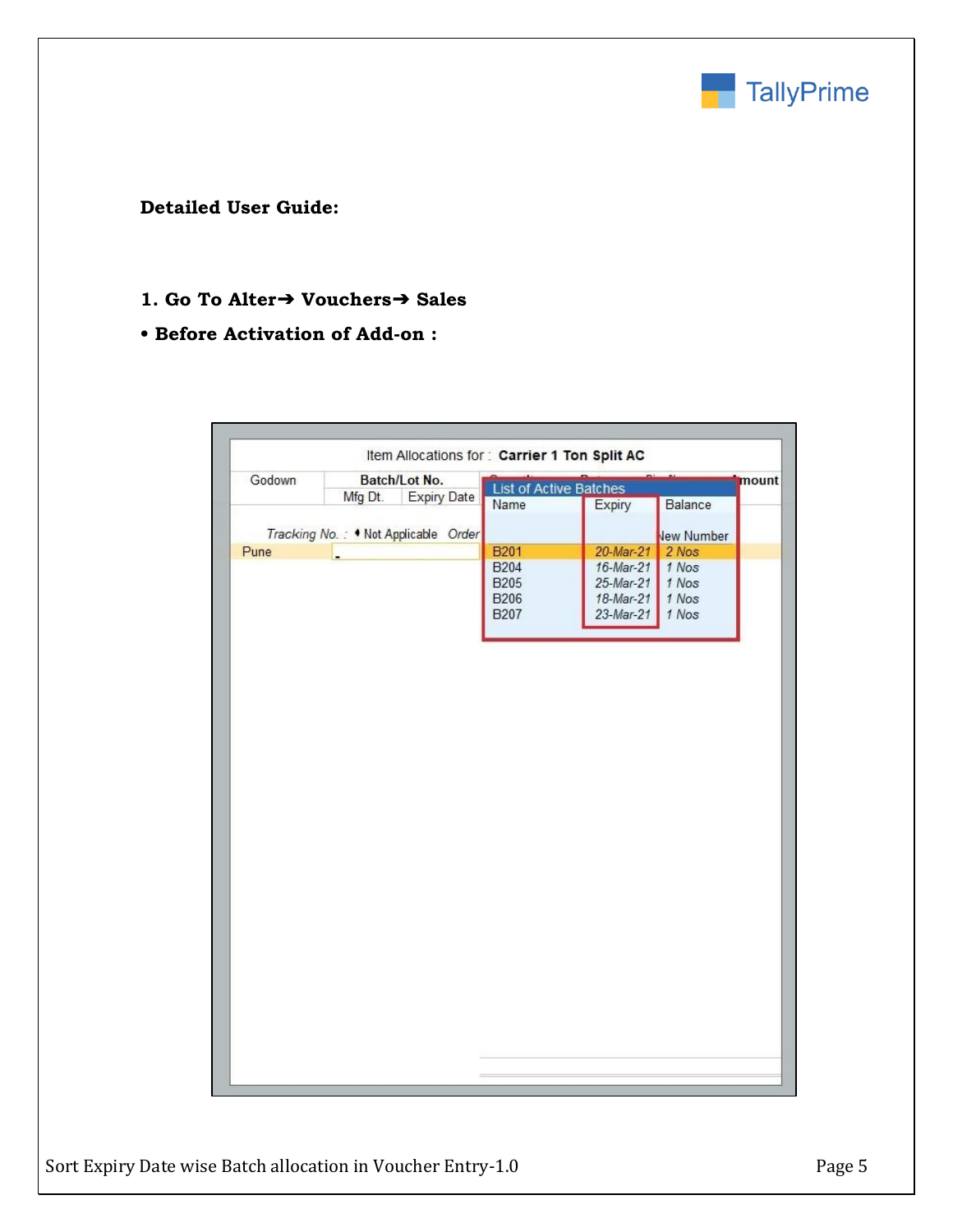

## **• After Activation of Add-on :**

| Godown | Batch/Lot No.                        | List of Active Batches |              | $n - n$    | mount |
|--------|--------------------------------------|------------------------|--------------|------------|-------|
|        | Mfg Dt.<br><b>Expiry Date</b>        |                        |              |            |       |
|        |                                      | Name                   | Expiry       | Balance    |       |
|        | Tracking No.: • Not Applicable Order |                        |              | New Number |       |
| Pune   |                                      | <b>B204</b>            | 16-Mar-21    | 1 Nos      |       |
|        |                                      | <b>B206</b>            | 18-Mar-21    | 1 Nos      |       |
|        |                                      | B201                   | $20$ -Mar-21 | 2 Nos      |       |
|        |                                      | <b>B207</b>            | $23$ -Mar-21 | 1 Nos      |       |
|        |                                      | <b>B205</b>            | 25-Mar-21    | 1 Nos      |       |
|        |                                      |                        |              |            |       |
|        |                                      |                        |              |            |       |
|        |                                      |                        |              |            |       |
|        |                                      |                        |              |            |       |
|        |                                      |                        |              |            |       |
|        |                                      |                        |              |            |       |
|        |                                      |                        |              |            |       |
|        |                                      |                        |              |            |       |
|        |                                      |                        |              |            |       |
|        |                                      |                        |              |            |       |
|        |                                      |                        |              |            |       |
|        |                                      |                        |              |            |       |
|        |                                      |                        |              |            |       |
|        |                                      |                        |              |            |       |
|        |                                      |                        |              |            |       |
|        |                                      |                        |              |            |       |
|        |                                      |                        |              |            |       |
|        |                                      |                        |              |            |       |
|        |                                      |                        |              |            |       |
|        |                                      |                        |              |            |       |
|        |                                      |                        |              |            |       |
|        |                                      |                        |              |            |       |
|        |                                      |                        |              |            |       |
|        |                                      |                        |              |            |       |
|        |                                      |                        |              |            |       |
|        |                                      |                        |              |            |       |
|        |                                      |                        |              |            |       |
|        |                                      |                        |              |            |       |
|        |                                      |                        |              |            |       |
|        |                                      |                        |              |            |       |
|        |                                      |                        |              |            |       |
|        |                                      |                        |              |            |       |
|        |                                      |                        |              |            |       |
|        |                                      |                        |              |            |       |

Note: Same way Sorting ExpiryDate wise Pending Batch allocation in Delivery Note and POS Voucher.

Sort Expiry Date wise Batch allocation in Voucher Entry-1.0 Page 6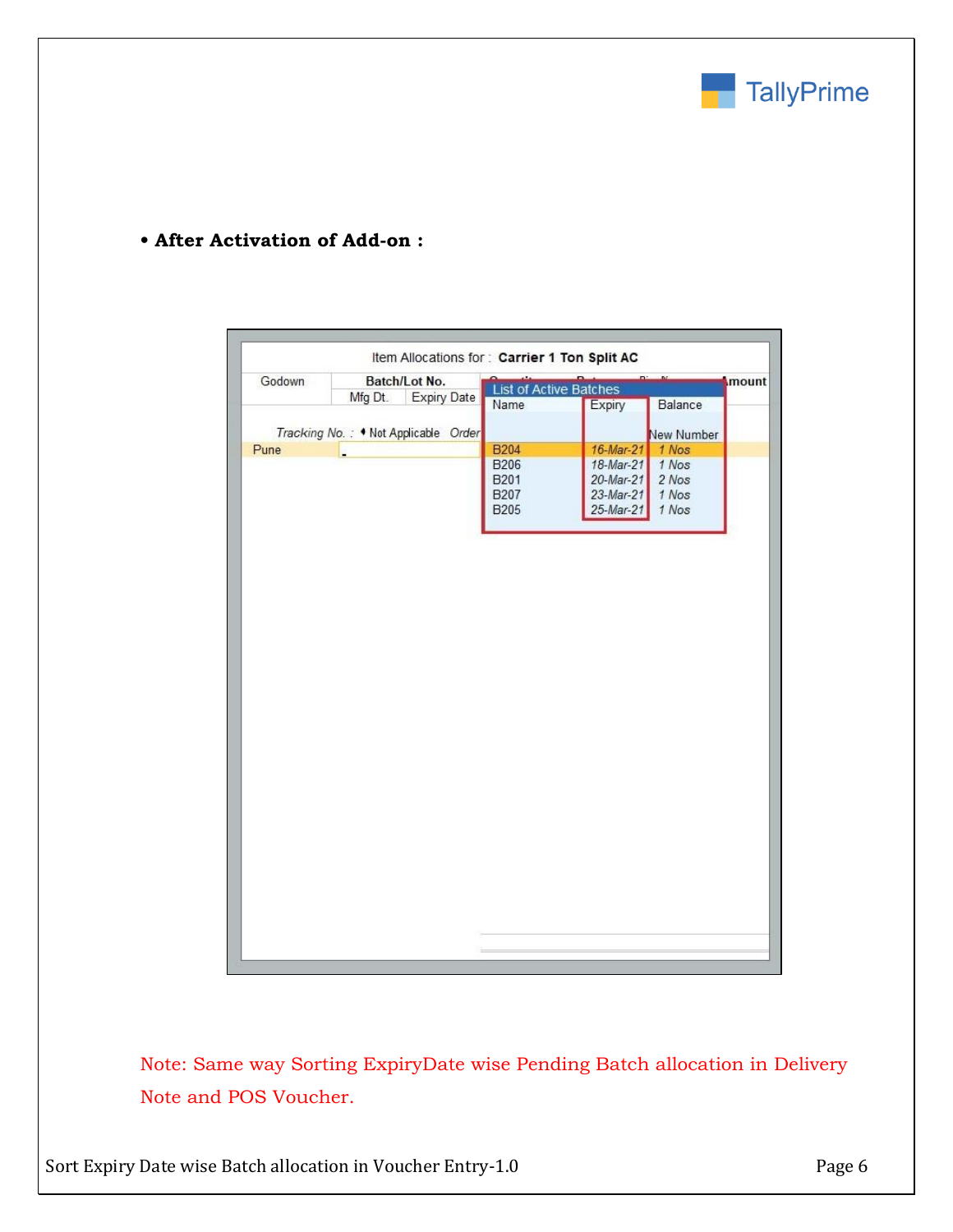

## FAQ

### **Which version/release of TallyPrime does the add-on support?**

This add-on will work only from TallyPrime Release 1.0 onwards.

### **How will I get support for this add-on?**

For any functional support requirements please do write to us on mail@aaplautomation.com or call us at +91-288-2713956/57/58, +91-9023726215/16, 9099908115, 9825036442.

## **If I need some enhancements / changes to be incorporated for the add-on, whom should I contact?**

Please to write to us on mail@aaplautomation.com with your additional requirements and we will revert to you in 24 hours.

#### **Will new features added be available to us?**

We offer one year availability of all support and new features free of cost. After one year, nominal subscription cost will be applicable to you to continue to get free support and updates.

#### **What will happen after one year?**

There is no fixed annual charge to be payable mandatory. However if any changes are required in our Add-On to make compatible with New Release of TallyPrime then the modification Charges will be applied.

#### **I am using a multi-site. Can I use the same Add-on for all the sites?**

No, one Add-on will work only for 1 site. You need to purchase again if you want to use the same Add-on for more sites.

#### **TDL Management screen shows errors with the Add-on. What do I do?**

Check whether the error is because of the Add-on or because of clashes between 2 TDLs (An add-on is also a TDL). In case of clashes, disable one or more TDLs and check which TDL has the error. If the Add-on has a problem, you can report it to us.